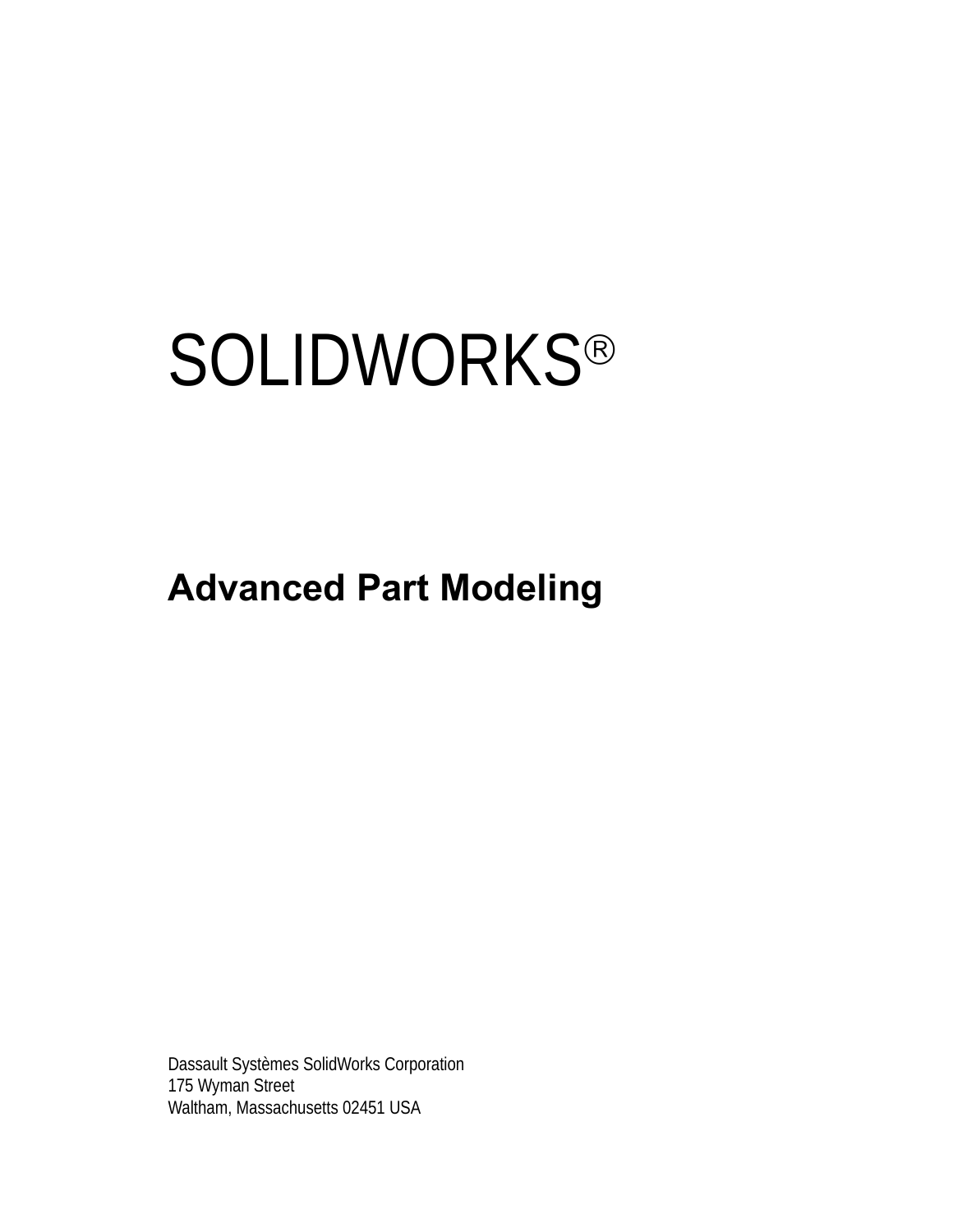© 1995-2017, Dassault Systemes SolidWorks Corporation, a Dassault Systèmes SE company, 175 Wyman Street, Waltham, Mass. 02451 USA. All Rights Reserved.

The information and the software discussed in this document are subject to change without notice and are not commitments by Dassault Systemes SolidWorks Corporation (DS SolidWorks).

No material may be reproduced or transmitted in any form or by any means, electronically or manually, for any purpose without the express written permission of DS SolidWorks.

The software discussed in this document is furnished under a license and may be used or copied only in accordance with the terms of the license. All warranties given by DS SolidWorks as to the software and documentation are set forth in the license agreement, and nothing stated in, or implied by, this document or its contents shall be considered or deemed a modification or amendment of any terms, including warranties, in the license agreement.

#### **Patent Notices**

SOLIDWORKS® 3D mechanical CAD and/or Simulation software is protected by U.S. Patents 6,611,725; 6,844,877; 6,898,560; 6,906,712; 7,079,990; 7,477,262; 7,558,705; 7,571,079; 7,590,497; 7,643,027; 7,672,822; 7,688,318; 7,694,238; 7,853,940; 8,305,376; 8,581,902; 8,817,028; 8,910,078; 9,129,083; 9,153,072; 9,262,863; 9,465,894; 9,646,412 and foreign patents, (e.g., EP 1,116,190 B1 and JP  $3,517,643$ ).

eDrawings® software is protected by U.S. Patent 7,184,044; U.S. Patent 7,502,027; and Canadian Patent 2,318,706.

U.S. and foreign patents pending.

#### **Trademarks and Product Names for SOLIDWORKS Products and Services**

SOLIDWORKS, 3D ContentCentral, 3D PartStream.NET, eDrawings, and the eDrawings logo are registered trademarks and FeatureManager is a jointly owned registered trademark of DS SolidWorks.

CircuitWorks, FloXpress, PhotoView 360, and TolAnalyst are trademarks of DS SolidWorks.

FeatureWorks is a registered trademark of HCL Technologies Ltd.

SOLIDWORKS 2018, SOLIDWORKS Standard, SOLIDWORKS Professional, SOLIDWORKS Premium, SOLIDWORKS PDM Professional, SOLIDWORKS PDM Standard, SOLIDWORKS Simulation Standard, SOLIDWORKS Simulation Professional, SOLIDWORKS<br>Simulation Premium, SOLIDWORKS Flow Simulation,<br>eDrawings Viewer, eDrawings Professional, SOLIDWORKS<br>Sustainability, SOLIDWORKS Plastics, SOLIDWORKS<br>Electrical Schematic Stand SOLIDWORKS Electrical Professional, CircuitWorks,<br>SOLIDWORKS Composer, SOLIDWORKS Inspection,<br>SOLIDWORKS MBD, SOLIDWORKS PCB powered by<br>Altium, SOLIDWORKS PCB Connector powered by Altium,<br>and SOLIDWORKS Visualization are p SolidWorks.

Other brand or product names are trademarks or registered trademarks of their respective holders.

COMMERCIAL COMPUTER SOFTWARE - PROPRIETARY

The Software is a "commercial item" as that term is defined at 48 C.F.R. 2.101 (OCT 1995), consisting of "commercial computer C.F.R. 2.101 (OCT 1995), consisting of "commercial computer<br>software" and "commercial software documentation" as such<br>terms are used in 48 C.F.R. 12.212 (SEPT 1995) and is provided<br>to the U.S. Government (a) for acquisitio 12.212; or (b) for acquisition by or on behalf of units of the Department of Defense, consistent with the policies set forth in 48 C.F.R. 227.7202-1 (JUN 1995) and 227.7202-4 (JUN 1995)

In the event that you receive a request from any agency of the U.S. Government to provide Software with rights beyond those set forth above, you will notify DS SolidWorks of the scope of the request and DS SolidWorks will

### **Copyright Notices for SOLIDWORKS Standard, Premium, Professional, and Education Products**

Portions of this software © 1986-2017 Siemens Product Lifecycle Management Software Inc. All rights reserved.

This work contains the following software owned by Siemens Industry Software Limited:

D-Cubed® 2D DCM © 2017. Siemens Industry Software Limited. All Rights Reserved.

D-Cubed® 3D DCM © 2017. Siemens Industry Software Limited. All Rights Reserved.

D-Cubed® PGM © 2017. Siemens Industry Software Limited. All Rights Reserved.

D-Cubed® CDM © 2017. Siemens Industry Software Limited. All Rights Reserved.

D-Cubed® AEM © 2017. Siemens Industry Software Limited. All Rights Reserved.

Portions of this software © 1998-2017 HCL Technologies Ltd. Portions of this software incorporate PhysX™ by NVIDIA 2006- 2010.

Portions of this software © 2001-2017 Luxology, LLC. All rights reserved, patents pending.

Portions of this software © 2007-2017 DriveWorks Ltd.

© 2011, Microsoft Corporation. All rights reserved.

Includes Adobe® PDF Library technology

Copyright 1984-2016 Adobe Systems Inc. and its licensors. All rights reserved. Protected by U.S. Patents.5,929,866; 5,943,063; 6,289,364; 6,563,502; 6,639,593; 6,754,382; Patents Pending.

Adobe, the Adobe logo, Acrobat, the Adobe PDF logo, Distiller and Reader are registered trademarks or trademarks of Adobe Systems Inc. in the U.S. and other countries.

For more DS SolidWorks copyright information, see Help > About SOLIDWORKS.

### **Copyright Notices for SOLIDWORKS Simulation Products**

Portions of this software © 2008 Solversoft Corporation.

PCGLSS © 1992-2017 Computational Applications and System Integration, Inc. All rights reserved.

### **Copyright Notices for SOLIDWORKS PDM Professional Product**

Outside In® Viewer Technology, © 1992-2012 Oracle © 2011, Microsoft Corporation. All rights reserved.

### **Copyright Notices for eDrawings Products**

Portions of this software © 2000-2014 Tech Soft 3D.

Portions of this software © 1995-1998 Jean-Loup Gailly and Mark Adler.

Portions of this software © 1998-2001 3Dconnexion.

Portions of this software © 1998-2014 Open Design Alliance. All rights reserved.

Portions of this software © 1995-2012 Spatial Corporation.

The eDrawings® for Windows® software is based in part on the work of the Independent JPEG Group.

Portions of eDrawings® for iPad® copyright © 1996-1999 Silicon Graphics Systems, Inc.

 Portions of eDrawings® for iPad® copyright © 2003 - 2005 Apple Computer Inc.

### **Copyright Notices for SOLIDWORKS PCB Products**

Portions of this software © 2017 Altium Limited.

Document Number: PMT1803-ENG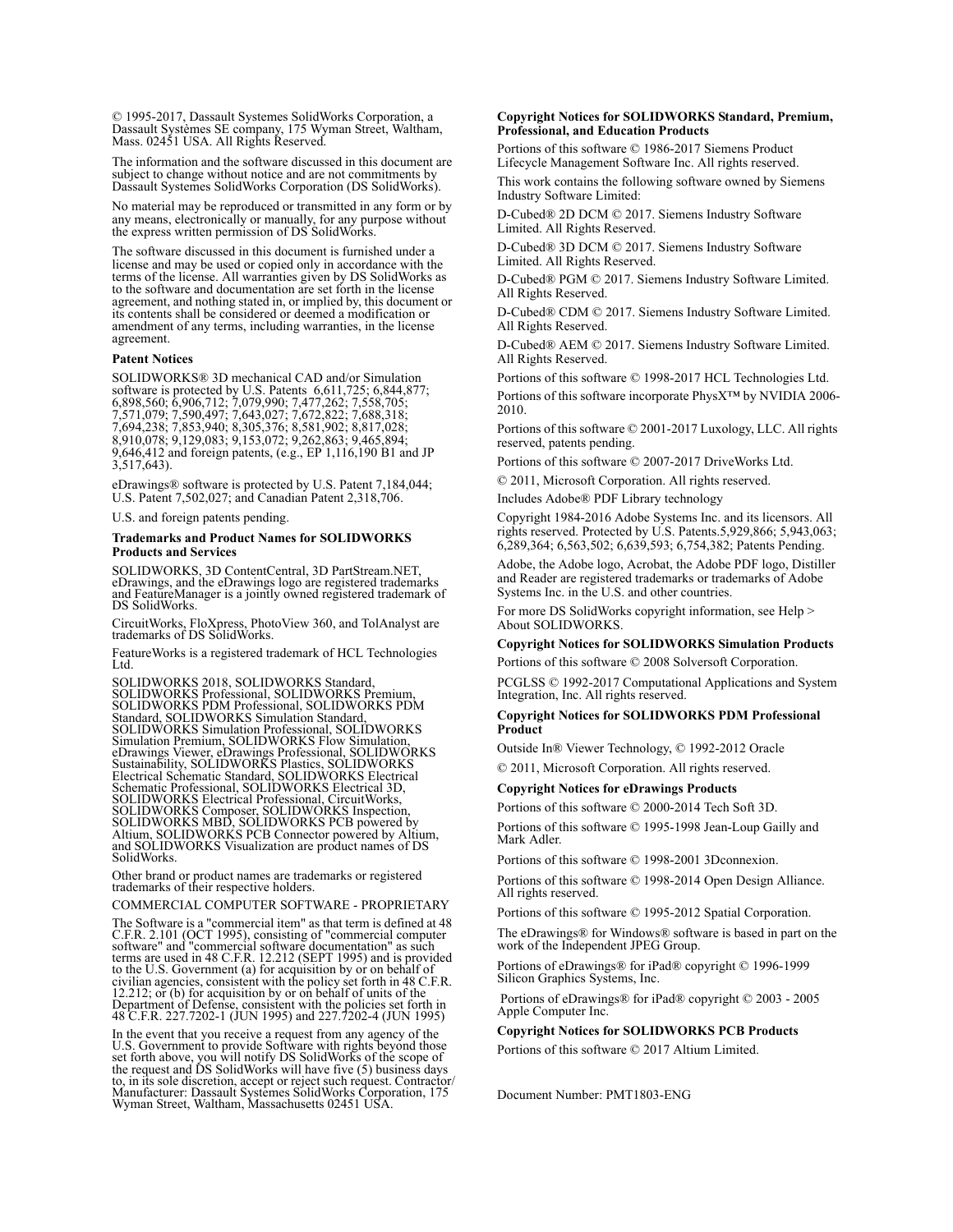# **Contents**

# **Introduction**

| Use of Color $\dots \dots \dots \dots \dots \dots \dots \dots \dots \dots \dots \dots \dots \dots \dots$ |  |  |  |  |  |  |
|----------------------------------------------------------------------------------------------------------|--|--|--|--|--|--|
|                                                                                                          |  |  |  |  |  |  |
|                                                                                                          |  |  |  |  |  |  |
|                                                                                                          |  |  |  |  |  |  |
|                                                                                                          |  |  |  |  |  |  |
| <b>Lesson 1</b>                                                                                          |  |  |  |  |  |  |
| <b>Multibody Design Techniques</b>                                                                       |  |  |  |  |  |  |
|                                                                                                          |  |  |  |  |  |  |
|                                                                                                          |  |  |  |  |  |  |
|                                                                                                          |  |  |  |  |  |  |
|                                                                                                          |  |  |  |  |  |  |
|                                                                                                          |  |  |  |  |  |  |
|                                                                                                          |  |  |  |  |  |  |
|                                                                                                          |  |  |  |  |  |  |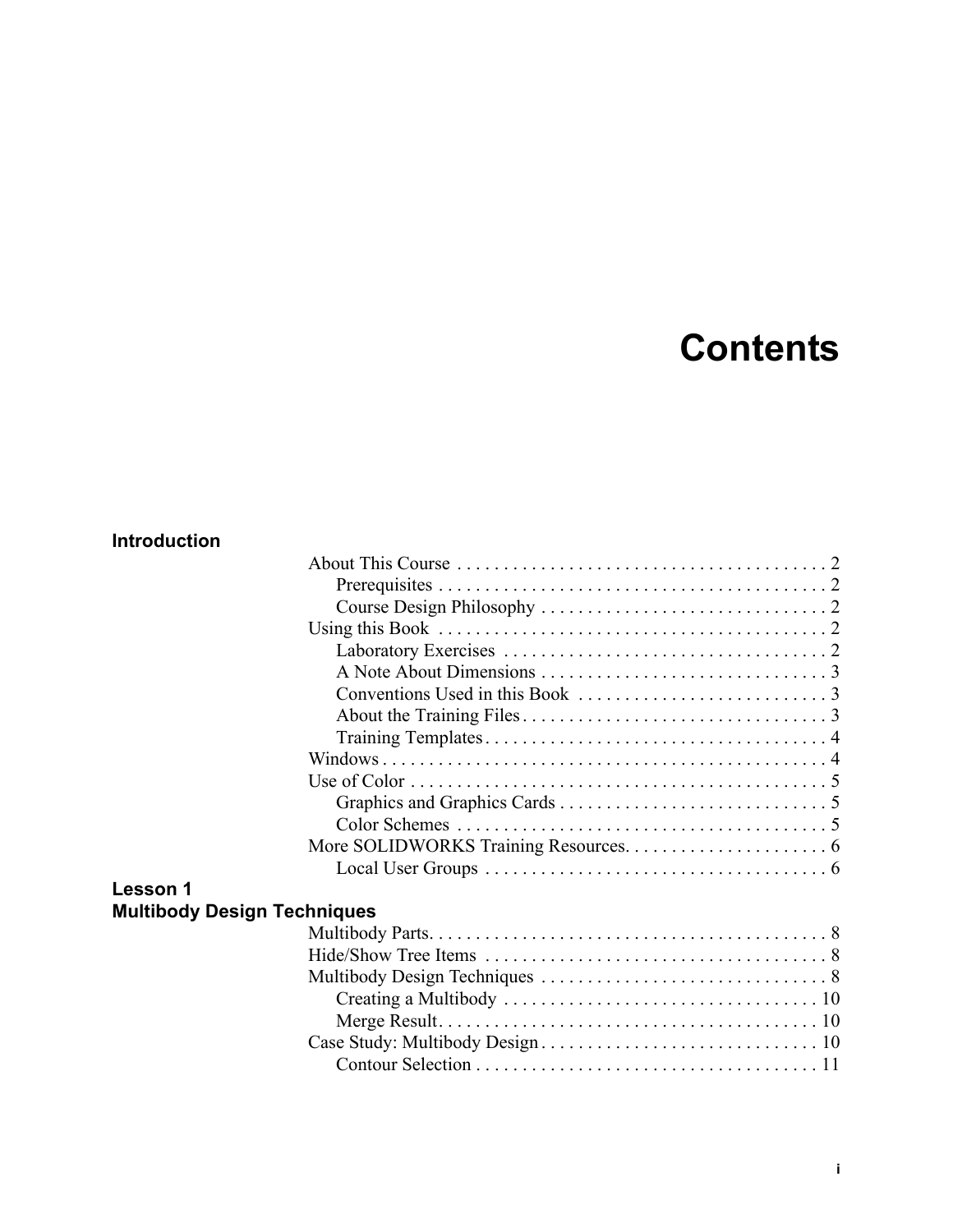|                            | Tool Body Technique $\ldots \ldots \ldots \ldots \ldots \ldots \ldots \ldots \ldots \ldots \ldots \ldots$ |  |
|----------------------------|-----------------------------------------------------------------------------------------------------------|--|
|                            |                                                                                                           |  |
|                            |                                                                                                           |  |
|                            |                                                                                                           |  |
|                            |                                                                                                           |  |
|                            |                                                                                                           |  |
|                            |                                                                                                           |  |
|                            |                                                                                                           |  |
|                            |                                                                                                           |  |
|                            |                                                                                                           |  |
|                            |                                                                                                           |  |
|                            |                                                                                                           |  |
|                            |                                                                                                           |  |
|                            |                                                                                                           |  |
|                            |                                                                                                           |  |
|                            |                                                                                                           |  |
|                            |                                                                                                           |  |
|                            |                                                                                                           |  |
|                            |                                                                                                           |  |
|                            |                                                                                                           |  |
|                            |                                                                                                           |  |
|                            |                                                                                                           |  |
| <b>Lesson 2</b>            |                                                                                                           |  |
| <b>Saving Solid Bodies</b> |                                                                                                           |  |
|                            |                                                                                                           |  |
|                            |                                                                                                           |  |
|                            |                                                                                                           |  |
|                            |                                                                                                           |  |
|                            | Insert into New Part $\dots\dots\dots\dots\dots\dots\dots\dots\dots\dots\dots\dots\dots\dots$ 63          |  |
|                            |                                                                                                           |  |
|                            |                                                                                                           |  |
|                            |                                                                                                           |  |
|                            |                                                                                                           |  |
|                            |                                                                                                           |  |
|                            |                                                                                                           |  |
|                            |                                                                                                           |  |
|                            | Case Study: Using Split Part with Legacy Data 75                                                          |  |
|                            |                                                                                                           |  |
|                            |                                                                                                           |  |
|                            |                                                                                                           |  |

Exercise 10: Modeling for Rapid Tooling . . . . . . . . . . . . . . . . . . . . . 83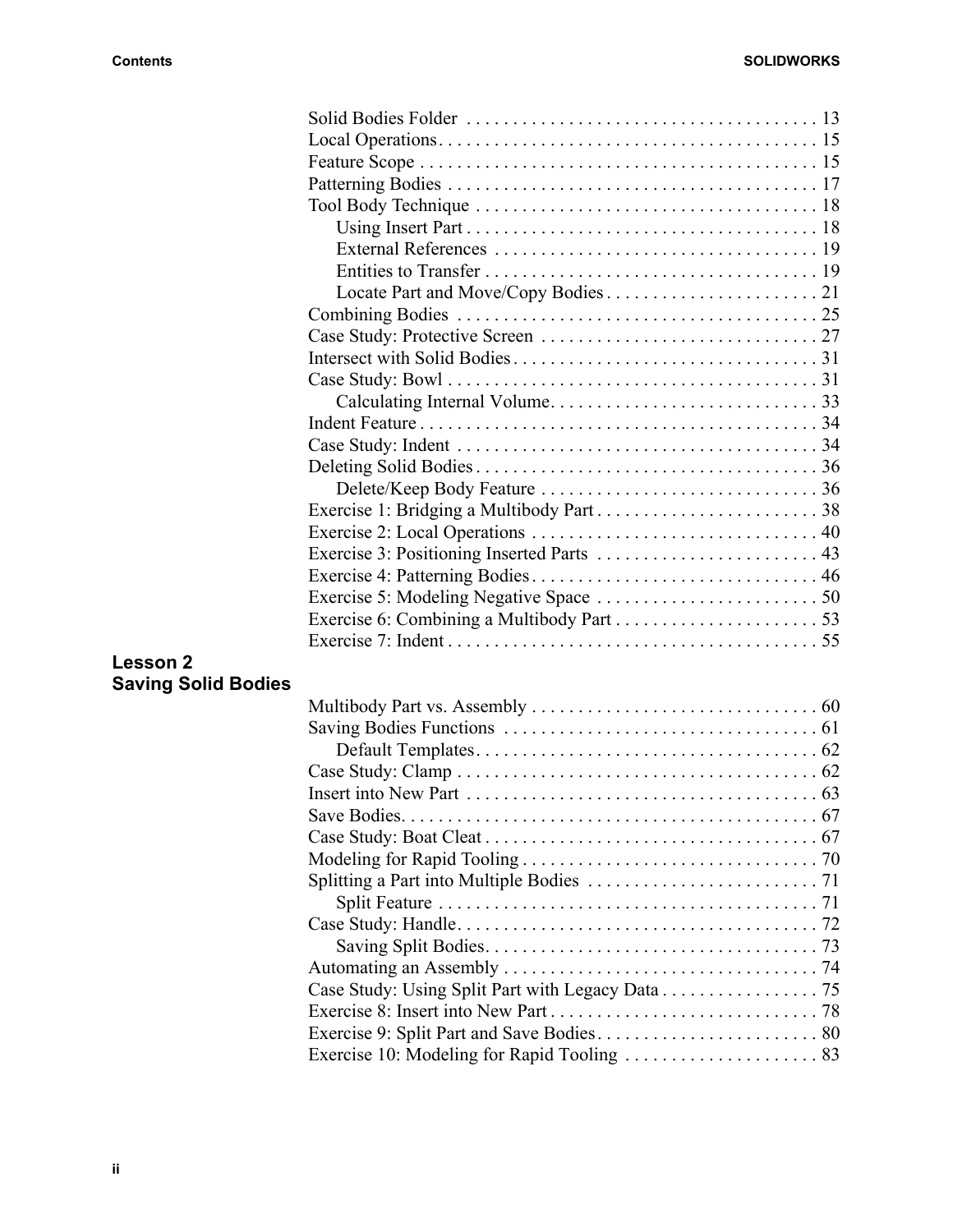## **Lesson 3 Sketching with Splines**

| Evaluating Curve Quality using Curvature Combs  113 |
|-----------------------------------------------------|
|                                                     |
|                                                     |
|                                                     |
|                                                     |
| Evaluating Continuity with Curvature Combs 119      |
|                                                     |
|                                                     |
|                                                     |
|                                                     |
|                                                     |
| Case Study: Watering Can Handle  124                |
|                                                     |
|                                                     |
|                                                     |
|                                                     |
|                                                     |
|                                                     |
|                                                     |
|                                                     |
|                                                     |
|                                                     |
| Exercise 14: Coffee Cup Handle  148                 |
|                                                     |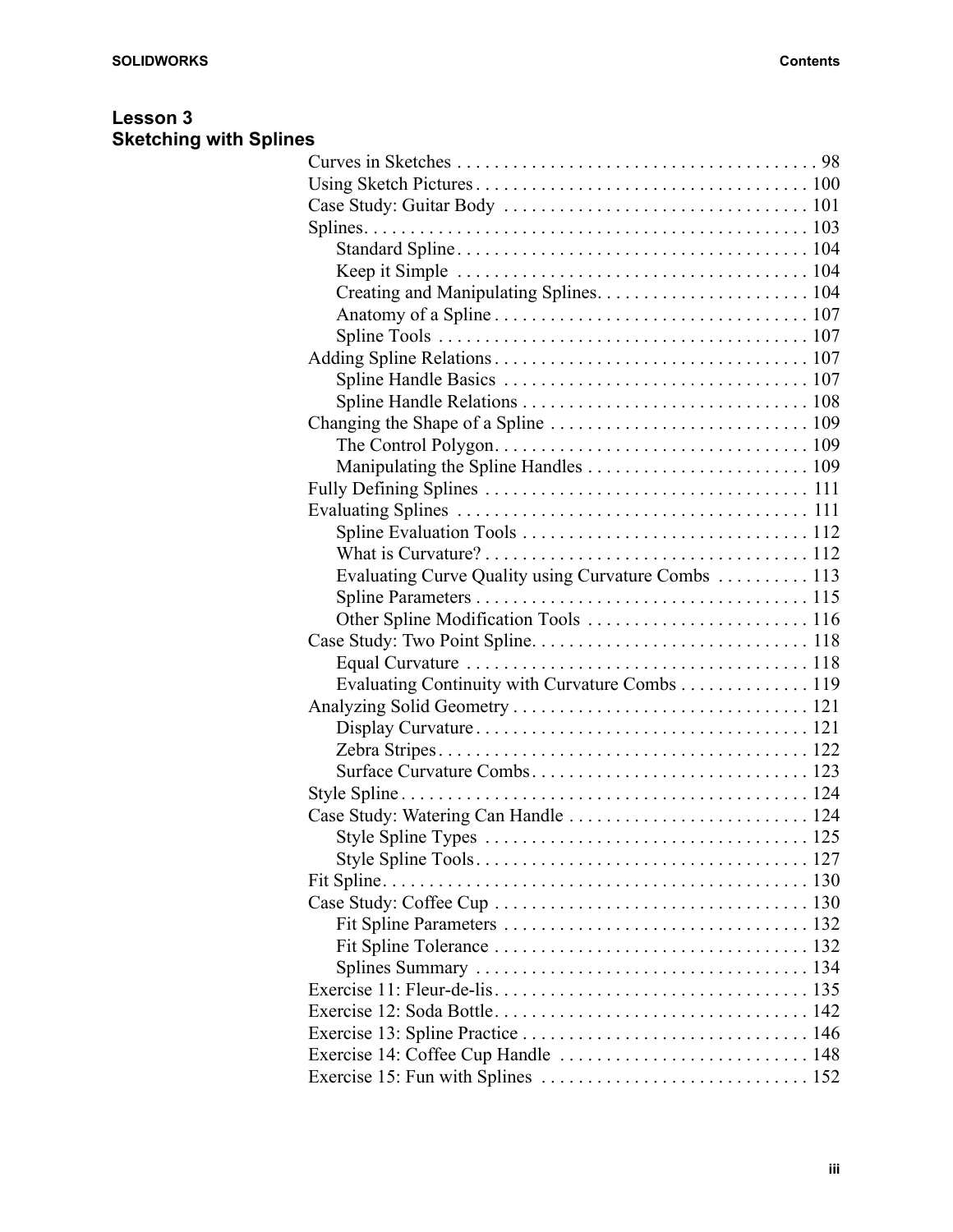**Lesson 4**

| <b>Introduction to Sweeping</b> |                                        |
|---------------------------------|----------------------------------------|
|                                 |                                        |
|                                 |                                        |
|                                 |                                        |
|                                 |                                        |
|                                 |                                        |
|                                 |                                        |
|                                 |                                        |
|                                 |                                        |
|                                 |                                        |
|                                 |                                        |
|                                 |                                        |
|                                 |                                        |
|                                 |                                        |
|                                 |                                        |
|                                 |                                        |
|                                 |                                        |
|                                 |                                        |
|                                 |                                        |
|                                 |                                        |
|                                 |                                        |
|                                 |                                        |
|                                 |                                        |
|                                 |                                        |
|                                 |                                        |
|                                 |                                        |
|                                 |                                        |
|                                 |                                        |
|                                 |                                        |
|                                 |                                        |
|                                 |                                        |
|                                 |                                        |
|                                 |                                        |
|                                 |                                        |
|                                 |                                        |
|                                 |                                        |
|                                 |                                        |
|                                 |                                        |
|                                 |                                        |
|                                 |                                        |
|                                 | <b>3D Sketching and Curve Features</b> |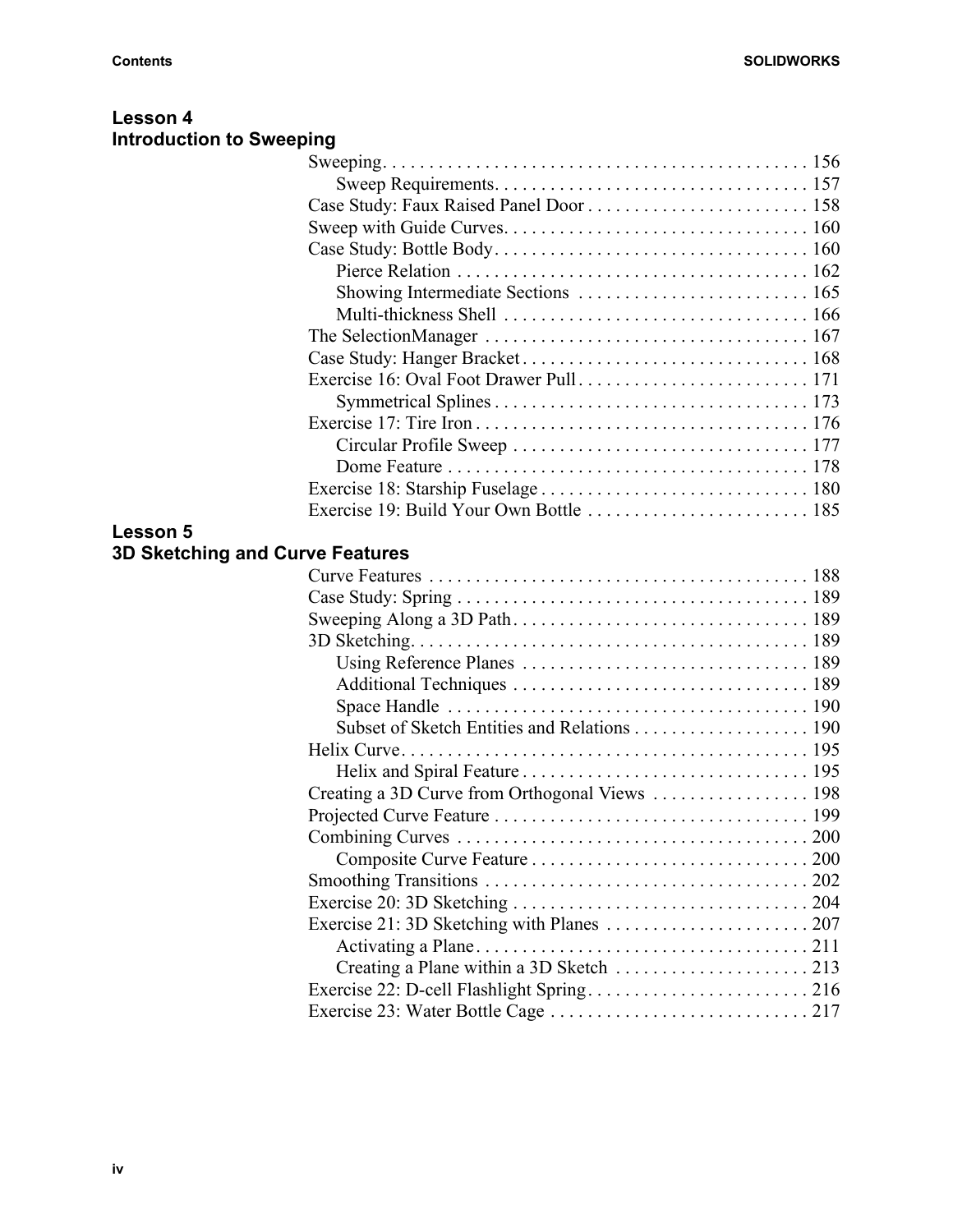# **Lesson 6 Threads and Library Feature Parts**

| Performance Settings in System Options 226      |
|-------------------------------------------------|
| Performance Settings in Document Properties 227 |
|                                                 |
|                                                 |
|                                                 |
|                                                 |
|                                                 |
|                                                 |
|                                                 |
|                                                 |
|                                                 |
|                                                 |
|                                                 |
|                                                 |
|                                                 |
|                                                 |
|                                                 |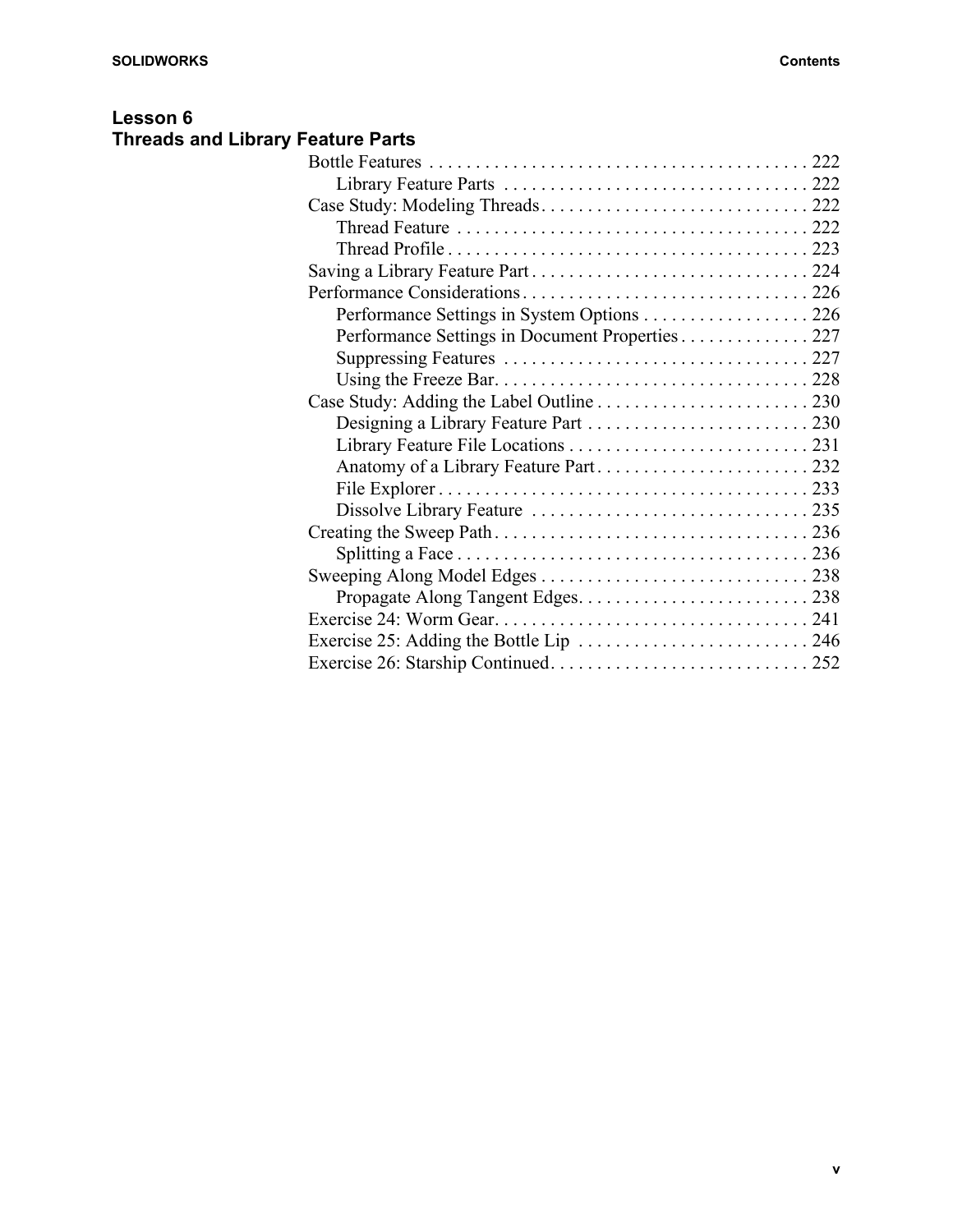| <b>Lesson 7</b>          |  |
|--------------------------|--|
| <b>Advanced Sweeping</b> |  |

| Visualizing Sweep Sections $\ldots \ldots \ldots \ldots \ldots \ldots \ldots \ldots \ldots \ldots 270$ |  |
|--------------------------------------------------------------------------------------------------------|--|
|                                                                                                        |  |
|                                                                                                        |  |
|                                                                                                        |  |
| Case Study: Controlling Twist with Guide Curves 277                                                    |  |
|                                                                                                        |  |
|                                                                                                        |  |
|                                                                                                        |  |
|                                                                                                        |  |
|                                                                                                        |  |
|                                                                                                        |  |
| Exercise 28: Controlling Twist with Guide Curves 293                                                   |  |
|                                                                                                        |  |
|                                                                                                        |  |
|                                                                                                        |  |
|                                                                                                        |  |
|                                                                                                        |  |
|                                                                                                        |  |

# **Lesson 8**

# **Introduction to Loft and Boundary Features**

| SelectionManager in Loft and Boundary  329 |  |
|--------------------------------------------|--|
|                                            |  |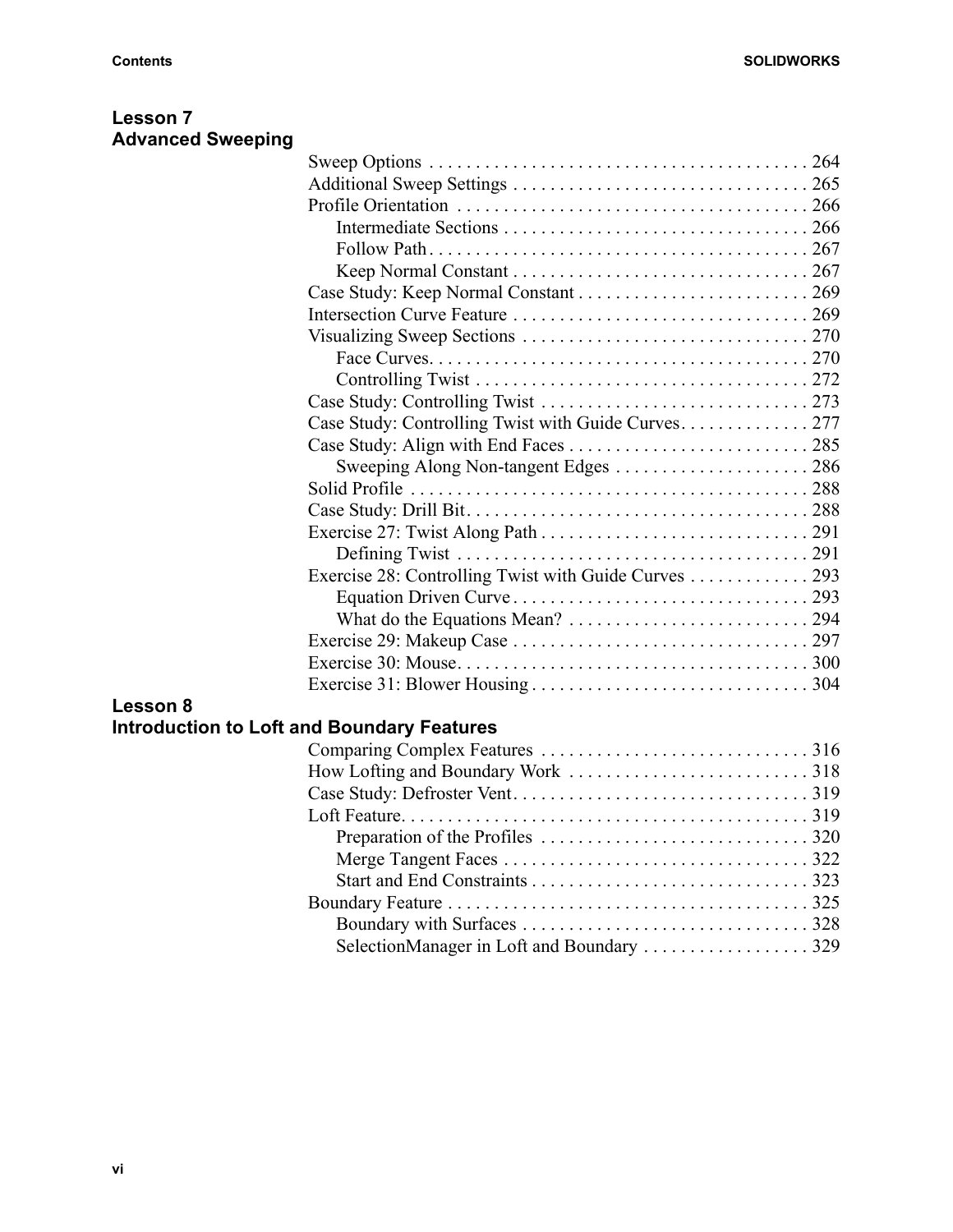| Copying a Sketch $\ldots \ldots \ldots \ldots \ldots \ldots \ldots \ldots \ldots \ldots \ldots \ldots$ 332 |
|------------------------------------------------------------------------------------------------------------|
|                                                                                                            |
|                                                                                                            |
|                                                                                                            |
| Sketch Block and Library Feature Profiles339                                                               |
|                                                                                                            |
|                                                                                                            |
|                                                                                                            |
|                                                                                                            |
|                                                                                                            |
|                                                                                                            |
|                                                                                                            |

### **Lesson 9 Advanced Loft and Boundary Features**

| Cleaning Up a Model $\ldots \ldots \ldots \ldots \ldots \ldots \ldots \ldots \ldots \ldots \ldots \ldots$ 365 |
|---------------------------------------------------------------------------------------------------------------|
|                                                                                                               |
|                                                                                                               |
|                                                                                                               |
|                                                                                                               |
|                                                                                                               |
|                                                                                                               |
|                                                                                                               |
|                                                                                                               |
|                                                                                                               |
|                                                                                                               |
|                                                                                                               |
|                                                                                                               |